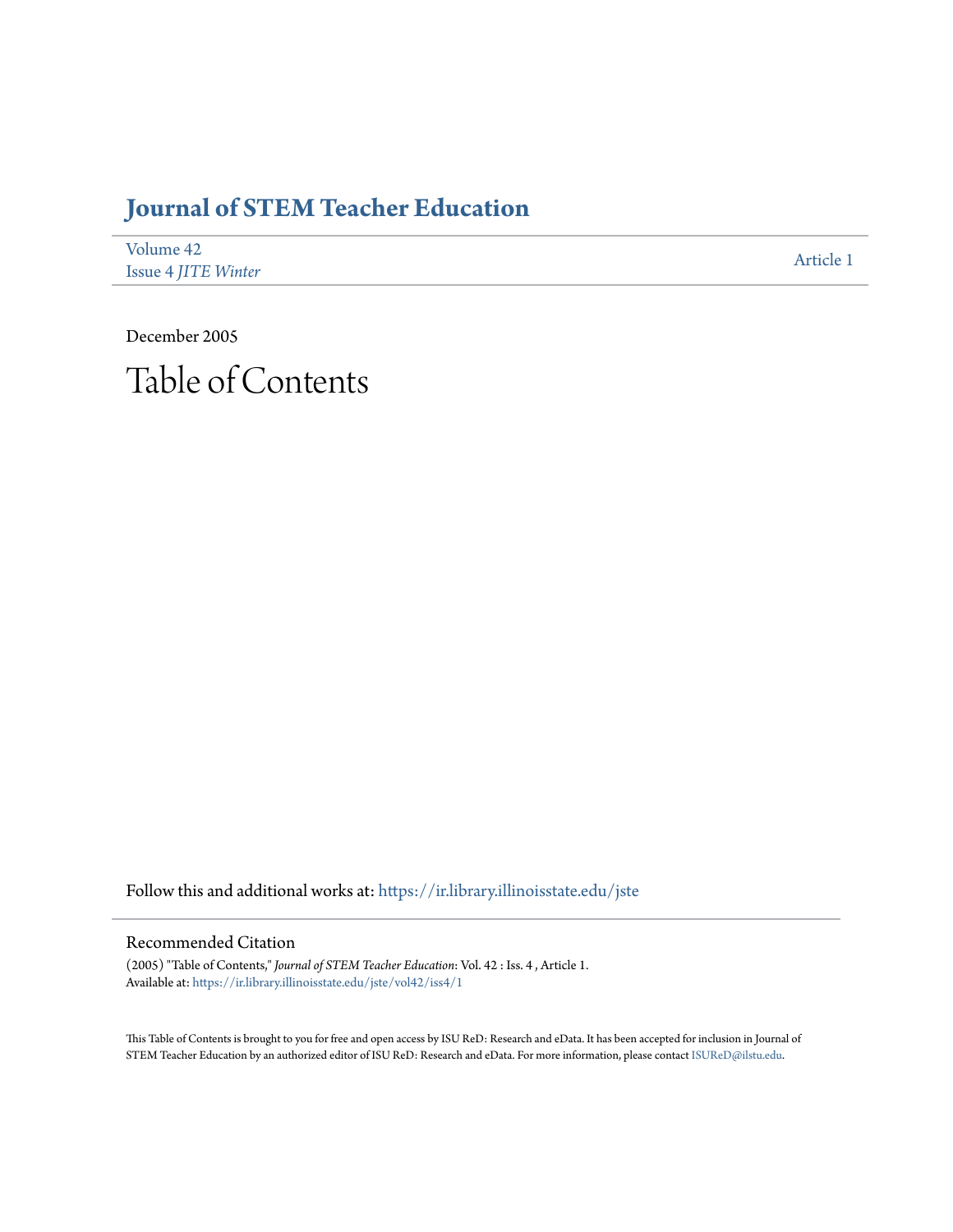## *JOURNAL OF INDUSTRIAL TEACHER EDUCATION*

Winter Issue Contents Volume 42, Number 4

| <b>From the Editor</b>                                                                        | 3  |
|-----------------------------------------------------------------------------------------------|----|
| <b>Articles</b>                                                                               |    |
| The Effect of Online Delivery                                                                 |    |
| on Graduate Enrollment                                                                        |    |
| by James C. Flowers                                                                           | 7  |
| The Critical Entrepreneurial Competencies                                                     |    |
| Required by Instructors from Institution-Based                                                |    |
| Enterprises: A Jamaican Study                                                                 |    |
| by Raymond Dixon,                                                                             |    |
| Ronald L. Meier,                                                                              |    |
| Danny C. Brown, and                                                                           |    |
| Rodney L. Custer                                                                              | 25 |
| Teachers' Perceptions of Modular Technology                                                   |    |
| <b>Education Laboratories</b>                                                                 |    |
| by Kara S. Harris                                                                             | 52 |
| At Issue                                                                                      |    |
|                                                                                               |    |
| Incorporating Experimental Technologies in the<br>Middle Level Technology Education Classroom |    |
| by C. J. Shields and                                                                          |    |
| George E. Rogers                                                                              | 72 |
|                                                                                               |    |
| <b>Under Review</b>                                                                           |    |
| Globalizing Education for Work:                                                               |    |
| Comparative Perspectives on Gender                                                            |    |
| and the New Economy                                                                           |    |
| Reviewed by Jessie M. Hayden                                                                  | 81 |

1